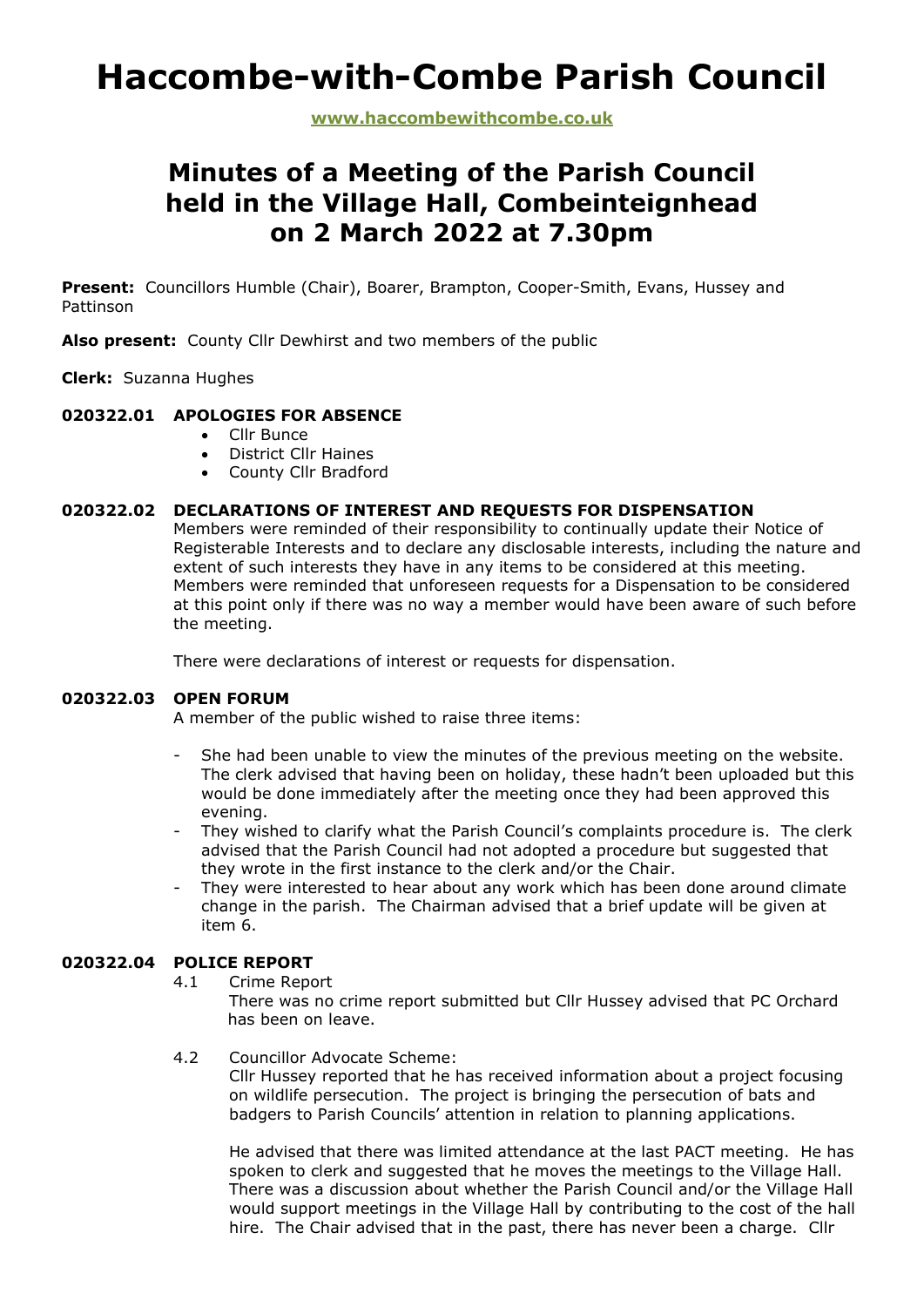Hussey suggested that the Parish Council might work together with the police as a way of engaging with the parish. A general discussion followed about possible formats and how such meetings could be promoted.

# **020322.05 DISTRICT AND COUNTY COUNCILLORS' REPORTS**

County Cllr Dewhirst gave a verbal report (copy attached).

He also advised that PC Orchard has arranged a meeting to discuss green laning on 24 March at 7pm in Stokeinteignhead Village Hall.

# **020322.06 DELEGATE REPORTS**

6.1 Climate – Cllr Hussey informed members that on 23 March, Western Power Distribution has a net zero communities forum which he will attend. Cllr Evans offered to promote this on the website. Cllr Evans also suggested that the Parish Council starts building content about climate change on the website which could be signposted from Facebook. Cllr Hussey spoke generally about the role of ACT and their recent appeal to communities to reduce their carbon footprint. They also now have funding for an overall co-ordinator.

When looking across the District, the Strand Centre, Dawlish is hosting a Sustainable Dawlish event on 12 March, 10am-4pm.

Members also discussed the Annual Parish Meeting as a forum to generate interest and share ideas about how to address climate change in the community and how best the Parish Council can engage more with ACT and disseminate information in the community.

Cllr Cooper-Smith offered to support Cllr Evans with social media and it was agreed that they would work with Cllr Hussey to share information digitally.

County Cllr Dewhirst made reference to the Devon Climate Emergency website and the emerging carbon plan which is full of practical information such as insulating houses. Secondly, TDC are working very closely with ACT; the portfolio holder for Climate Change is also a member of ACT and they would be very supportive of the Parish Council. TWIG (Teign Wildlfide Interest Group) may also be able to help.

# **020322.07 MINUTES**

Members received the minutes of the meeting held on 2 February 2022 and authorised the Chair to sign them as a true and accurate record of that meeting.

The Chair highlighted two matters arising from the minutes:

- She suggested that the noticeboards needed the Parish Council's logo and contact details to make it easy for people to access information. Other local information might also be included.
- Jubilee celebrations to be discussed under the Hearn Field item.

# **020322.08 PLANNING**

# 8.1 **New applications/appeals/notifications**

8.1.1 21/02706/FUL – 2 Albert Cottages, Combeinteignhead Erection of dwelling

Members had no objections to this application.

#### 8.2 **Decisions**

8.2.1 22/00149/AGR – Land at Ngr 289065 70610, Land to North of Home Farm, Netherton Agricultural feed stores

Members noted that TDC has confirmed that prior approval is not required to carry out this development.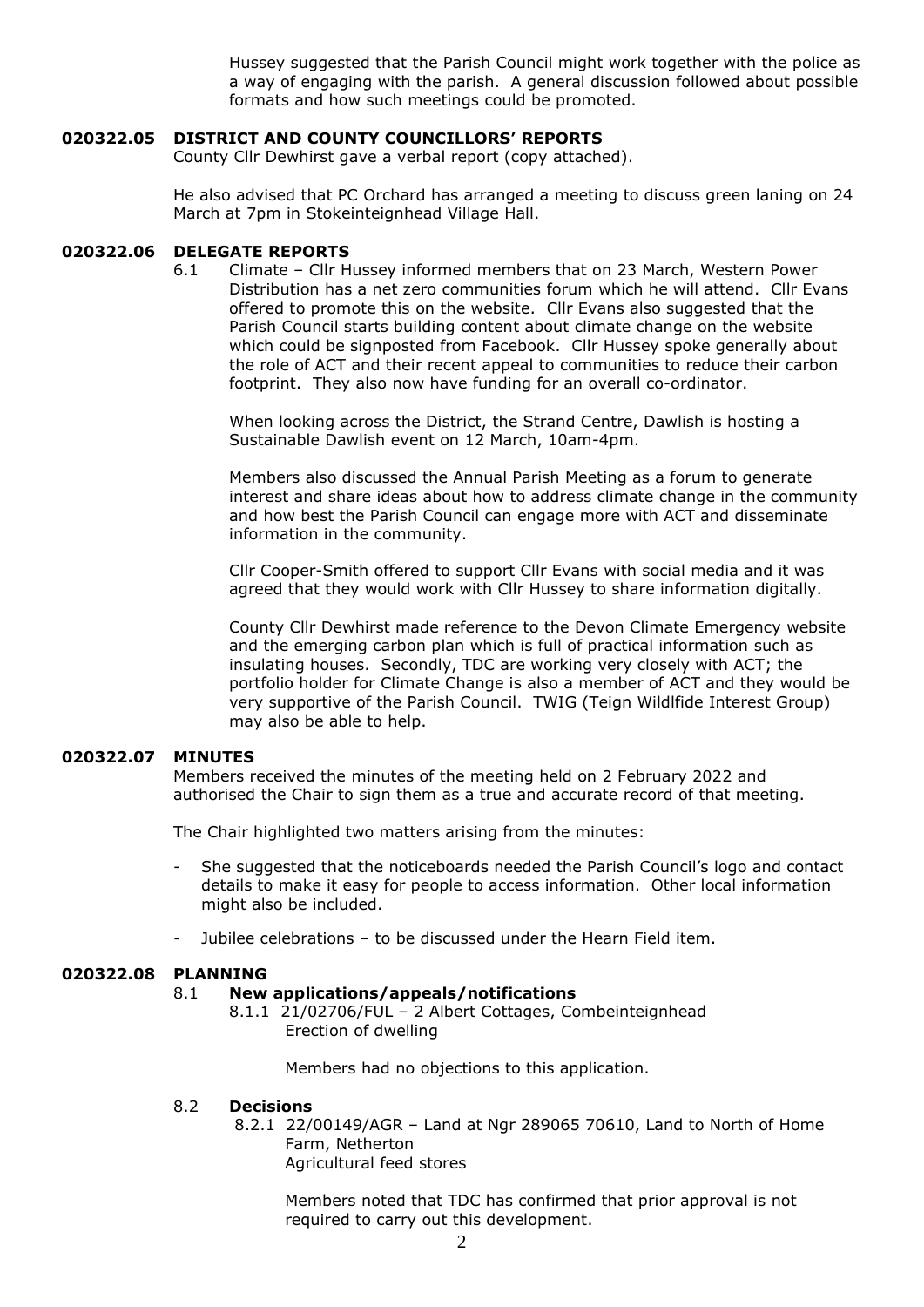- 8.3 It was reported that local residents have asked whether enforcement action is now being taken at Higher Osier Court following refusal of the planning application. It was agreed that the clerk would write to the Enforcement Officer for an update.
- 8.4 Concern was raised about the untidiness of the land in front of Teignview Cottage. It was agreed to contact the Enforcement Officer and ask that he looks at the site in relation to the Conservation Area and the planning conditions.

# **020322.09 FINANCE & GOVERNANCE**

# 9.1 **Expenditure**

The following payments were approved:

| <b>Payment</b><br>type | <b>Payee</b>             | <b>Details</b>                                                     | <b>Amount</b> |
|------------------------|--------------------------|--------------------------------------------------------------------|---------------|
| <b>DD</b>              | Opus Energy              | Hearn Field electricity (Feb)                                      | £35.71        |
| <b>DD</b>              | Clerk                    | Salary (Feb)                                                       | £363.77       |
| <b>DD</b>              | South West Water         | Supply to Hearn Field                                              | £33.65        |
| <b>DD</b>              | T Boarer                 | Petrol and chainsaw oil (cutting<br>up fallen tree in Hearn Field) | £25.72        |
| <b>DD</b>              | <b>DALC</b>              | Councillor training                                                | £54           |
| <b>DD</b>              | Stoke-Coombe<br>Magazine | Hearn Field advert                                                 | £65           |

#### 9.2 **Income**

Members noted income received (29 January – 24 February 2022):

| <b>Received</b> | <b>Received from</b> | <b>Details</b>       | Amount |
|-----------------|----------------------|----------------------|--------|
| February        | Various              | Hearn Field events & | £48    |
|                 |                      | bookings             |        |
| February        | Llovds               | Interest             | £0.10  |

#### 9.3 **Bank Balances at 24 February 2022**

| Current account   Savings account |            | Sea Wall account | <b>Total</b> |
|-----------------------------------|------------|------------------|--------------|
| E15,939.01                        | £12,463.96 | £4,327.23        | E32,730.20   |

# **020322.10 HEARN FIELD**

10.1 The Chair of the Hearn Field Committee submitted a written report as follows:

#### **Storm damage to the tree at the bottom corner of the field**

Sadly, one of the pair of trees at the Combe Cellars entrance was felled by storm Eunice during Friday 18<sup>th</sup> March. We immediately made the area safe. Cllr Boarer has been working with help during this week to cut up the larger more awkward branches. There remains the standing trunk, which is safe and can remain, and a number of leaning branches which are currently unstable and will be made safe in the next week. The area has been roped off and a sign erected instructing walkers to stay clear of it. Next weekend a group of volunteers will gather to carry this work forward by beginning to plan/construct an area using the larger branches for sitting and as a climbing/play space for children.

We are extremely grateful to Cllr Boarer who volunteered to carry out this skilled work which would otherwise have cost the PC a great deal of money. We have asked him to invoice the PC at least for fuel and maintenance of his chainsaw.

We shall need to fund the processing of the greenery and small branches into chippings to put below the remaining tree. This has been arranged.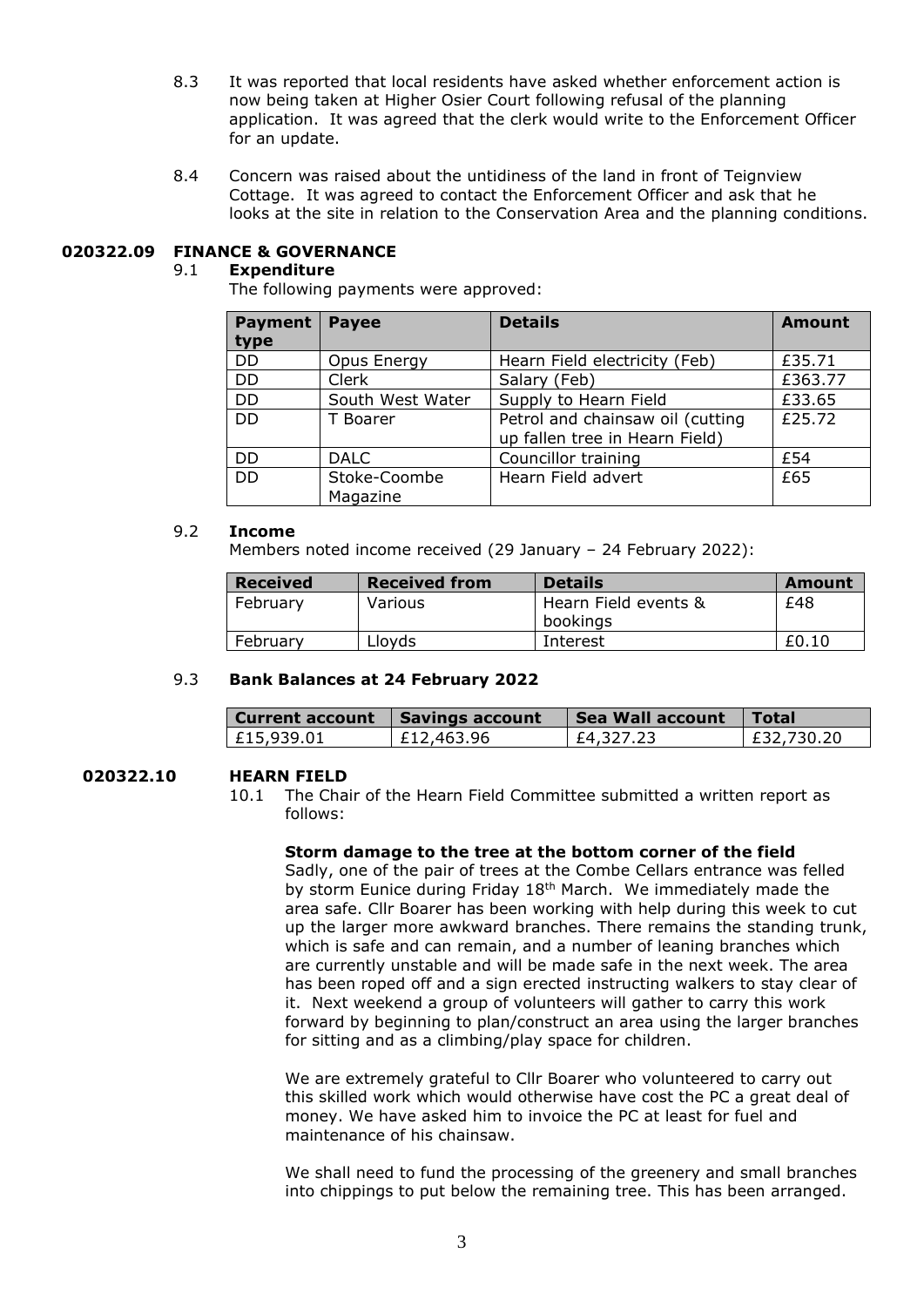# **Wood shed Coffee bar**

This continues to run very well and is proving to be a very pleasant meeting place for the parish. The community Police surgery there was very successful.

# **Car Park**

We understand that Cllr Boarer is seeking quotes for this repair work.

Cllr Boarer advised that he had obtained an estimate for digging out the entrance and concreting it. It would be approximately £3000 to carry out the work. Members agreed for the work to go ahead provided the total cost does not exceed £3500.

#### **Driveway**

The debris along the edge of the tarmacked driveway has been cleared by a volunteer.

#### **Jubilee**

We await information from the PC as to the way forward.

Members discussed forming a community group to include Hearn Field, the Village Hall and the Parish Council. It was agreed that this would be discussed at the Hearn Field Committee meeting next week. Cllr Brampton would also raise it at the next Village Hall Committee meeting on Monday. It was acknowledged that there were probably of volunteers but it also required a person to pull it all together.

The Chair shared some information from a company who provides Jubilee mugs and asked whether the Parish Council wished to purchase these for members of the community. It was agreed that other options ought to be considered as well.

# **Booking from Stoke School**

Whilst we have agreed that we are currently only taking bookings from residents of the parish we would like to feel that this would include Stokeinteignhead Primary school as most of our village children go there. We would like the PC to approve an ongoing arrangement which allows for Stoke School to use the field as and when they may request it. This was agreed.

#### **Hearn Field Committee**

We have been told that Sue Duggleby and Ann Forward intend to stand down at the AGM. We are grateful that they will continue to help with events. We are fortunate to have two volunteers who would like to join the committee, Martin Wakefield whose wife Sue is running the coffee shop and Annie Drew who is part of Devon Open studios . Both have been active supporters already and their skills will be welcomed.

*Cllr Evans left the meeting at 8.48pm.*

# **020322.11 HIGHWAYS AND FOOTPATHS**

No footpaths issues.

Members received two notifications about temporary traffic affecting the parish (Arch Brook Bridge to Teignharvey and Cross Park to Coombe Cottage). It was agreed to put these up on the noticeboards.

# **020322.12 CORRESPONDENCE**

None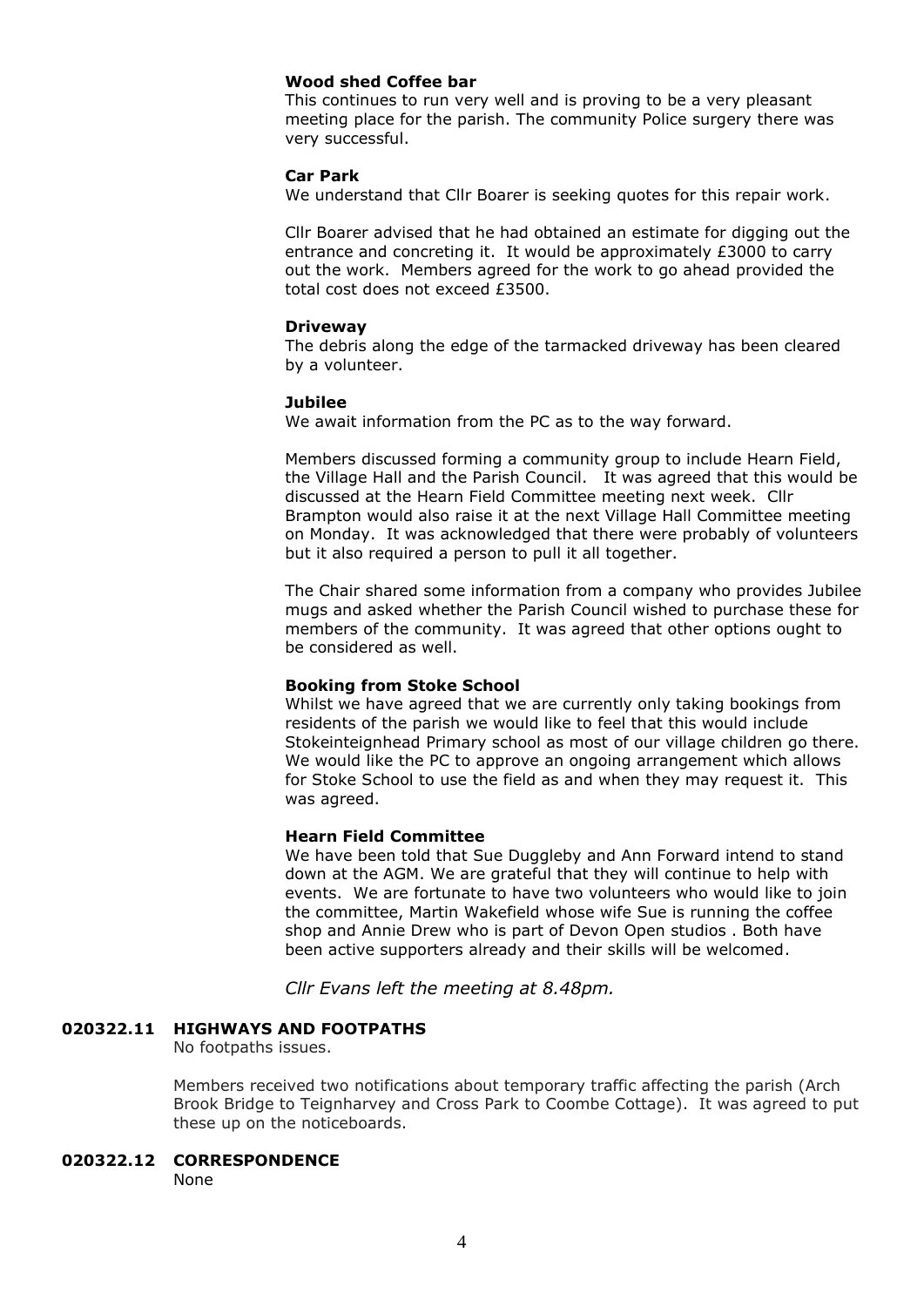### **020322.13 MEMBERS' ITEMS FOR INFORMATION OR GENERAL DISCUSSION, FOR INCLUSION ON FUTURE AGENDAS AND/OR ITEMS REQUIRING URGENT ATTENTION**

*Members are reminded that they have not received the statutory notice of this business to be transacted and should therefore recognise that any decision made may be taken to be unlawful if challenged in the future*

None

# **020322.14 DATE OF NEXT MEETING**

It was confirmed that the date of the next Parish Council meeting is Wednesday 6 April 2022 at 7.30pm in Combeinteignhead Village Hall.

…...………………………………………

Chair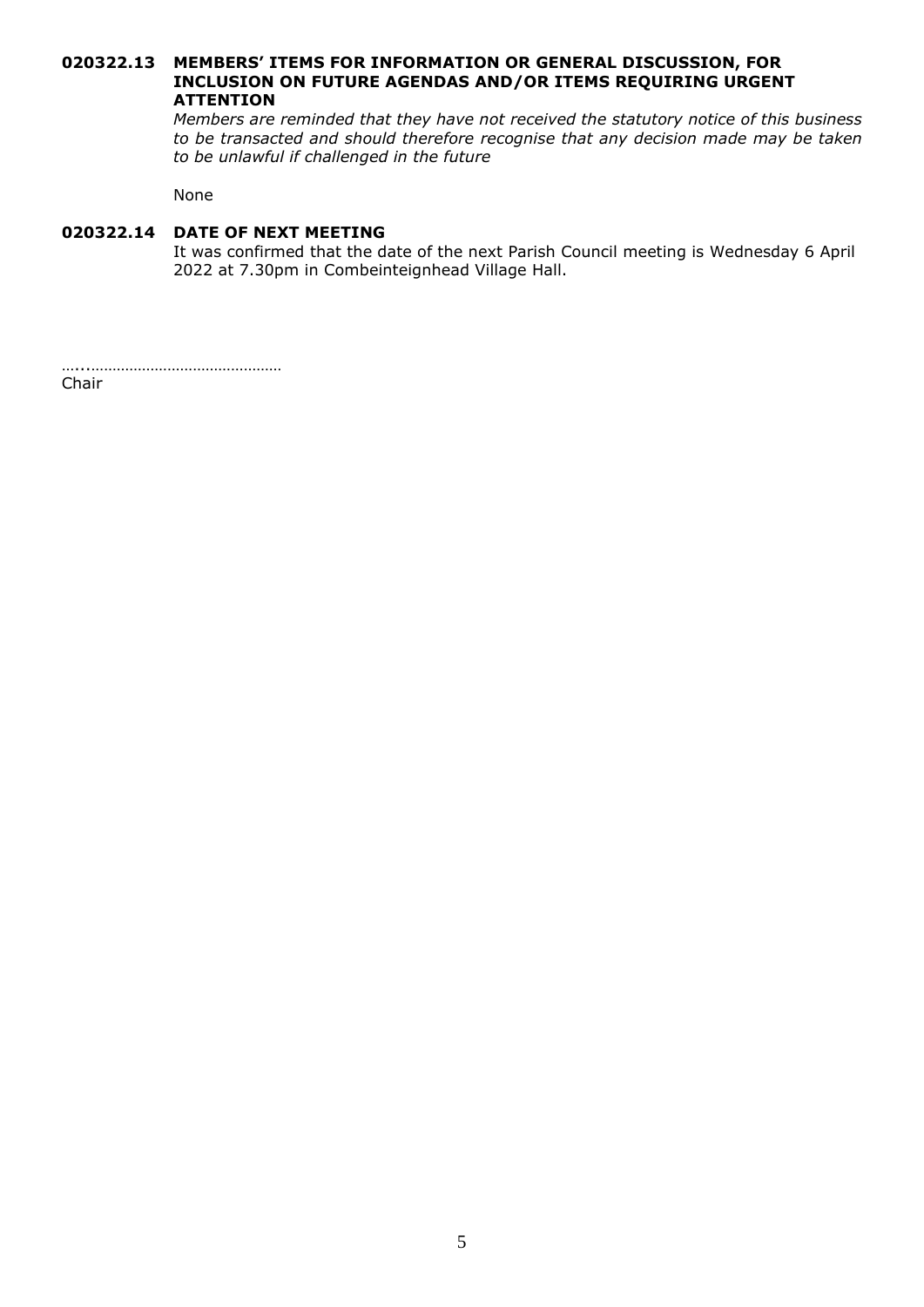In the light of the Prime Minister's announcement about the end of the pandemic, Devon's Director of Public Health has made the following announcement:

"What is clear is that it is vital that people continue to look out for each other, and do all they can to reduce risk, especially to those who are more vulnerable. That means being respectful of other people's concerns and personal situations. **The public health advice is that anyone who tests positive for coronavirus, or who shows symptoms of having it, including a high temperature or cough, should stay at home and avoid contact with others. The same can be said for any other infectious illness, such a flu, or vomiting and diarrhoea.** We need to get to a place whereby it's commonly accepted that when someone's not well and there's risk of spreading that virus, that they stay home to reduce the risk of transmission to others."

Trading Standards is urging householders, particularly the elderly and vulnerable, to be on their guard for rogue traders who might try to cash in on the damage caused by recent storms.

Heart of the South West Trading Standards Service is urging householders to always reject offers of goods and services from cold callers, which could include people claiming to be tree surgeons or roofers, and other tradespeople who call or knock on the door uninvited. There is concern that desperate householders may drop their guard and be duped by unscrupulous traders.

Trading Standards' advice:

• If damage is weather-related, speak to your insurance company first before agreeing to have work done. The company is likely to have a list of approved traders and may well want to instruct them to undertake any necessary repairs

- Do not agree to have work done by anyone who cold calls
- Ask friends and family for recommendations.
- Try to get at least three quotes for work
- Make sure you know the trader's name and address. If things go wrong, it is usually easier to arrange a repair or refund with a local trader.

Residents can report rogue traders or get advice from the Citizens Advice Consumer Service on 0808 223 1133.

'Let's Talk Teenagers' is a three-part webinar for parents and carers to help them understand and support their teenagers and pre-teens to navigate the challenges they might face as they grow up in today's world. The sessions cover different subject areas starting with communities and family life (March 8) and followed by respectful relationships (March 15) and building stronger families (March 22), all at 7pm.

It's the result of a Devon partnership of professionals and local networks that work together to keep children and young people safe, support parents who are struggling and reduce crime and antisocial behaviour.

The course is delivered by parenting experts Emma Stephens and Chloe Hosegrove from the Safety and Resilience Consultancy. The 'Let's Talk Teenagers' project is part funded by the Safer Devon Partnership in partnership with the South Devon Community Safety Partnership, the Office of the Police and Crime